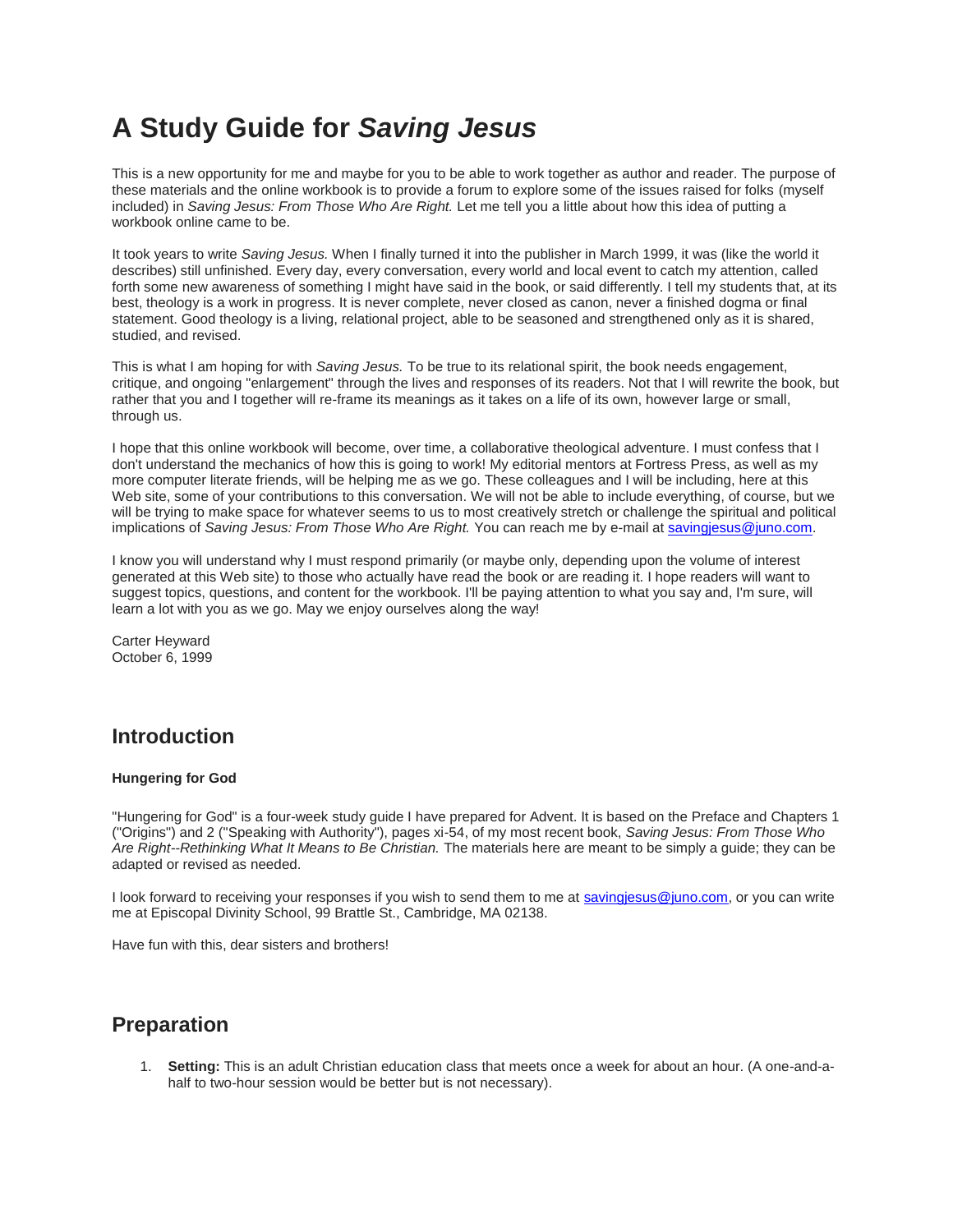- 2. **Number of participants:** As few as two or three or as many as wish to participate (class will involve lots of small group conversation, regardless of how many are in it).
- 3. **Prerequisite:** If possible, everyone should have read the Preface and Chapters 1 and 2 of *Saving Jesus* prior to the first meeting of the class. This is not absolutely necessary, but it will help participants have a stronger sense of the purpose and direction of the class.
- 4. **Note about reading** *Saving Jesus:* Except for the Preface, the book is not, for the most part, a fast read. While on the surface, it is not hard to read, its content can be challenging. It is often spiritually and intellectually dense and is best read slowly -- a page, or sometimes a paragraph or so, at a time and digested slowly. Excerpts will be read again during the class.
- 5. **Materials needed:** Class participants and leaders can decide how much, if at all, to use these materials for artwork and for recording learnings on a board, etc. Dance and movement would also add wonderful dimensions to this study if folks wish. This is entirely optional and up to those who are taking the class.
	- a. Chalkboard and chalk or newsprint, markers, masking tape; variety of art materials (optional);
	- b. Each participant will need a notebook and pen or pencil;
	- c. Every one should have access to a copy of *Saving Jesus From Those Who Are Right.*
- 6. **Theological basis:** The theological basis of this study invites participants to make two commitments from the beginning:
	- a. Because all life, including learning about Jesus and hungering for God, is in relation, the study will presuppose that folks are working together, not primarily as individuals throughout. Much of the work each week will happen in small groups (of two, three, or four people).
	- b. Because all theology, like all life, is grounded in God, each session should begin and end in brief periods of silence and/or prayer, invoking the Spirit's guidance in this work.

### **Week 1**

### **The Social and Personal Bases of Our Spiritual Hunger**

### 1. **Silence/Prayer, following this reading:**

"I tell you, if you have faith the size of a mustard seed, you will say to this mountain, 'Move from here to there,' and it will move; and nothing will be impossible for you." (Jesus, according to Matthew) 5 mins.

- 2. **Introduction of participants (in classes with no more than twelve to fifteen members):** Each person gives her or his name plus one hope (briefly stated) for the study. This is always a tricky part of a course, since some folks will talk longer than they realize. The designated leader should stress the need for brevity at this point. A good way of helping people get to know each other is to have a coffee hour, dessert party, or other informal gathering before or after each class meeting. 5 mins.
- 3. **Setting the theological and pedagogical stage:** Someone presents the two theological bases stated above: that all life is "in relation" and that everything we do and are is "in God," hence the emphasis on working in groups, not alone, and beginning and ending the time together each week in silence and/or prayer. 5 mins.
- 4. **Interplay of social and personal:** Group reads aloud pages 36-37 (beginning "What we know about God" and ending "It all goes together in God"). 5 mins.
	- a. The whole group talks for a few minutes about the significance of this "dynamic interplay of social and personal forces." 5 mins.
	- b. Break into triads, in which each person names and describes briefly a few of the social and personal contexts of their spiritual hunger (hunger for God). "Social" includes racial, ethnic, class, gender, sexual, age, and other contexts. 15 mins.